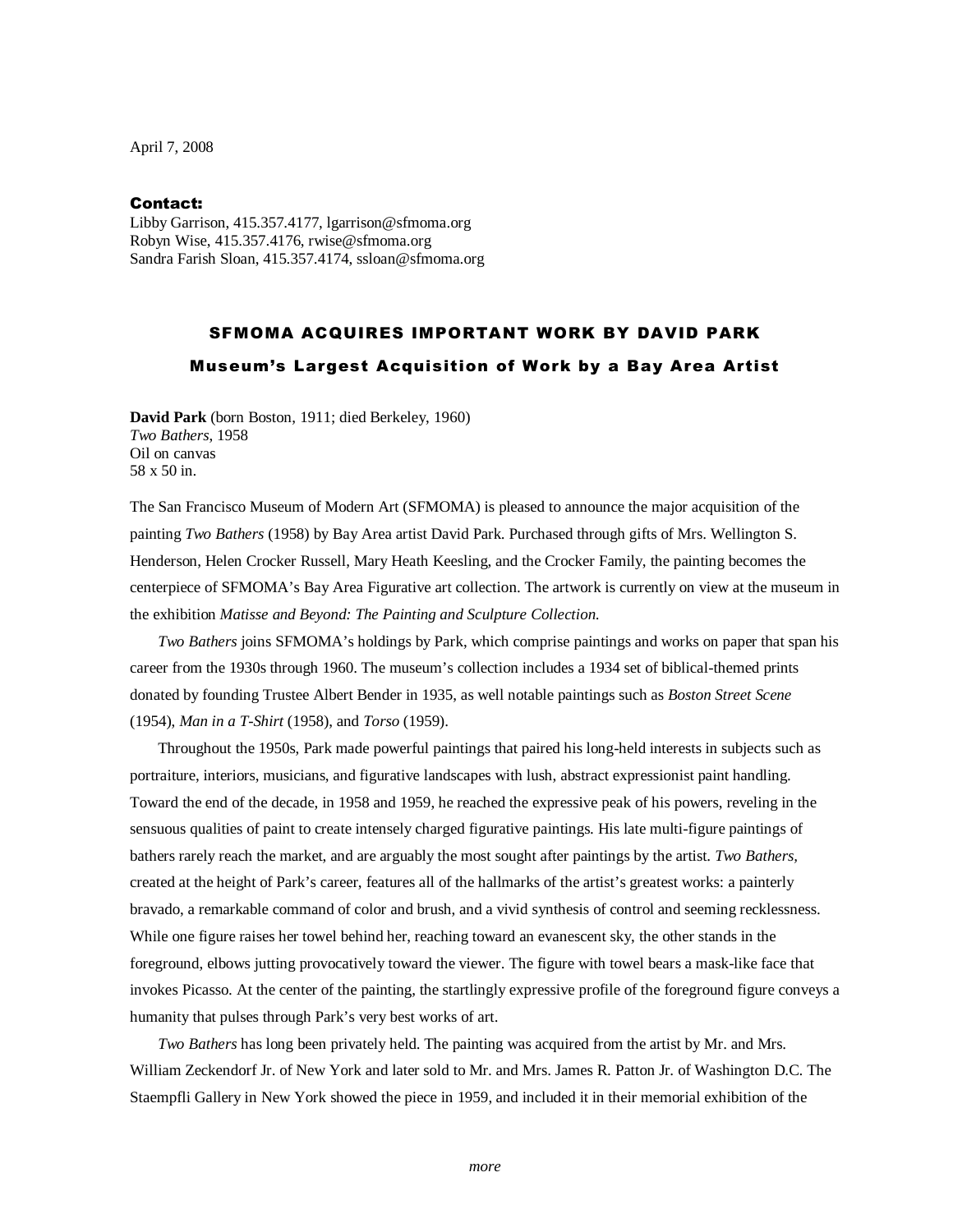artist's work, which traveled to the Institute of Contemporary Art, Boston; the Corcoran Gallery of Art, Washington D.C.; the Oakland Art Museum; and other national museum venues in 1961 and 1962. Salander-O'Reilly Galleries showed the artwork again in 1987. *Two Bathers* was one of the key late paintings featured in the 1988–89 Whitney retrospective of Park's work organized by Richard Armstrong.

Born and raised in New England, Park initially came west in 1929, at age 17, to study at the Otis Art Institute in Los Angeles. After a semester of coursework, Park moved to Berkeley, where he continued his studies at the University of California, Berkeley. He returned to Boston to teach from 1936 to 1941, after which he lived in the Bay Area for the rest of his life. Park was largely self-educated, but his abilities as a painter and teacher led to faculty appointments at both the California School of Fine Arts and UC Berkeley.

Like many of the most forward-thinking artists of his generation, Park was keenly interested in Abstract Expressionism in the 1940s. Both Clyfford Still and Mark Rothko, proponents of the new style, were teaching in the Bay Area at the time. Park was also influenced by local exhibitions featuring the abstract expressionist painters Jackson Pollock (SFMOMA, 1945) and Robert Motherwell (SFMOMA, 1946).

Park painted non-objectively during a brief but intense period in his career, beginning in 1946. Despite his considerable exhibition success with the work, the phase culminated in a legendary trip in 1949 to the Berkeley dump, where he abruptly discarded as many of his abstract canvases as he could fit in his car. Of the few paintings that remained, most were painted over, and very few survive. Park had become dissatisfied with what he considered to be the forced quality of his efforts of the preceding few years and skeptical of the cult that had grown up around Clyfford Still. Yet the interlude of abstraction had invigorated Park's art, and he went on to create figurative work unlike anything he had done in the past. As critic Alfred Frankenstein observed, "The truth is that the figure enabled Park to create the best essentially abstract expressionist works of his life." Friends and fellow painters Elmer Bischoff and Richard Diebenkorn soon followed suit, and by the mid-1950s, a new Bay Area Figurative art was in full bloom.

Park's art was widely seen before his untimely death from cancer at the age of 49. His work appeared regularly in SFMOMA's San Francisco Art Association annuals from the 1930s through the 1950s, and in countless group shows at venues ranging from local galleries and museums to esteemed national and international venues. In more recent years, Park's work has been seen in greatest concentration in a 1989–90 retrospective exhibition presented at the Whitney Museum of American Art and the Oakland Museum, and in the context of his peers and followers in SFMOMA's 1988–89 exhibition *Bay Area Figurative Art, 1950*–*1965*, which traveled to the Hirshhorn Museum and Sculpture Garden and the Pennsylvania Academy of Fine Arts. Of the artists associated with the Bay Area Figurative movement, Roberta Smith wrote in the *New York Times*: "No other artist approached the singular achievement of David Park. Having started it all, he remained the painter for whom rendering the world as he saw and felt it had the greatest necessity and yielded the most impressive results."

\* \* \*

**Museum hours:** Open daily (except Wednesdays): 11 a.m. to 5:45 p.m.; open late Thursdays, until 8:45 p.m. Summer hours (Memorial Day to Labor Day): Open at 10 a.m. Closed Wednesdays and the following public holidays: New Year's Day, Fourth of July, Thanksgiving, Christmas. The museum is open the Wednesday between Christmas and New Year's Day.